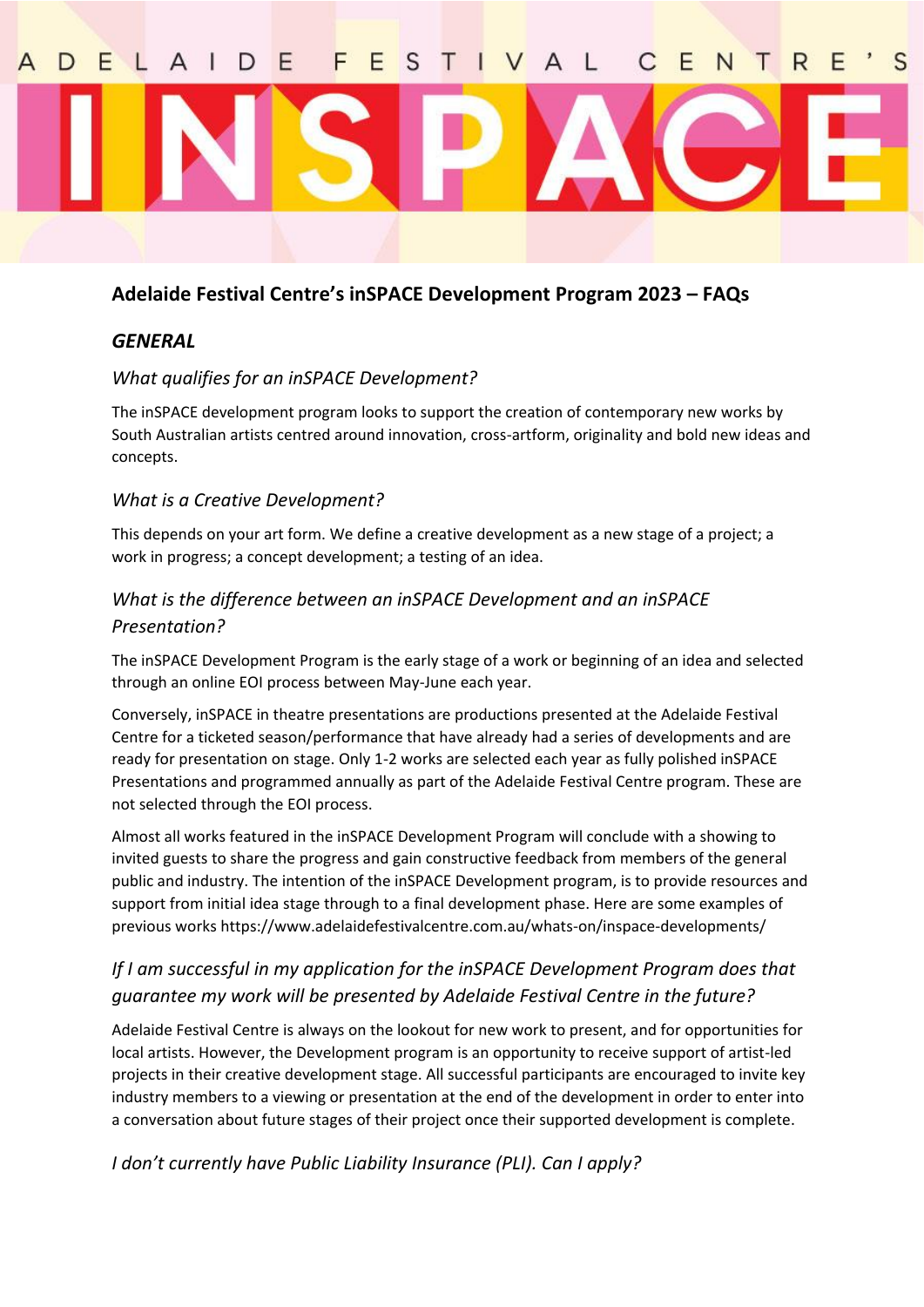Yes, you can apply. If you are successful, you will need to obtain PLI before your Development goes ahead.

# *If I'm successful in my application, are there any requirements for the funding support offered?*

Yes, if you are successful, you will need to provide a written Project Proposal, including any technical requirements you may have along with a basic budget. This information is to be provided to the Adelaide Festival Centre within 7 days of written confirmation of your successful application.

You will also need to provide a brief report (maximum 1 page), within 30 days of the end of the Creative Development/Residency, outlining what was achieved, the artists and creatives involved and how the funding provided was distributed i.e.:- which artist and creatives were paid and how much.

# *What should I include in the description of the project (including previous or future development stages)?*

Please provide information about the project including further details about where your project has come from, or any planned premiers/future delivery goals for the final work. This could include previous work that you have done on the project, prior collaborations between the key creatives/project leads and what you want to achieve in the 2023 inSPACE Development period with your application specifically.

# *Will Adelaide Festival Centre want first right of refusal to present the work I'm developing?*

Adelaide Festival Centre will require acknowledgement of the initial support of the project and may request first right of refusal to present the premiere of a work you develop with the support of this program as a condition of your funding agreement with us.

Adelaide Festival Centre requires that the inSPACE Development program's contribution towards the development of the work be acknowledged in future digital and printed marketing and collateral.

## *I want to develop my work at an off-site location, is that ok?*

Adelaide Festival Centre aims to support artists to create work in the most relevant, cost effective and supportive environments possible. It might be appropriate to develop part or all of your project off-site, however, you'll need to carefully consider how your work will connect back to Adelaide Festival Centre and its community and articulate why it is important that your work is developed through Adelaide Festival Centre's inSPACE Development program.

Unfortunately, the rehearsal room venue for the inSPACE development does not have rigging capabilities, lighting grid, proscenium arch or guarantee a venue with high ceilings for aerial, circus or gymnastic works, as such this work may not be suitable for the program. If the work you are nominating is innovative and cutting edge and requires this technical support, then providing an offsite location for this development to occur may help further your application.

## *Can I use dot points in my application?*

Yes, wherever practical feel free to use dot points or lists.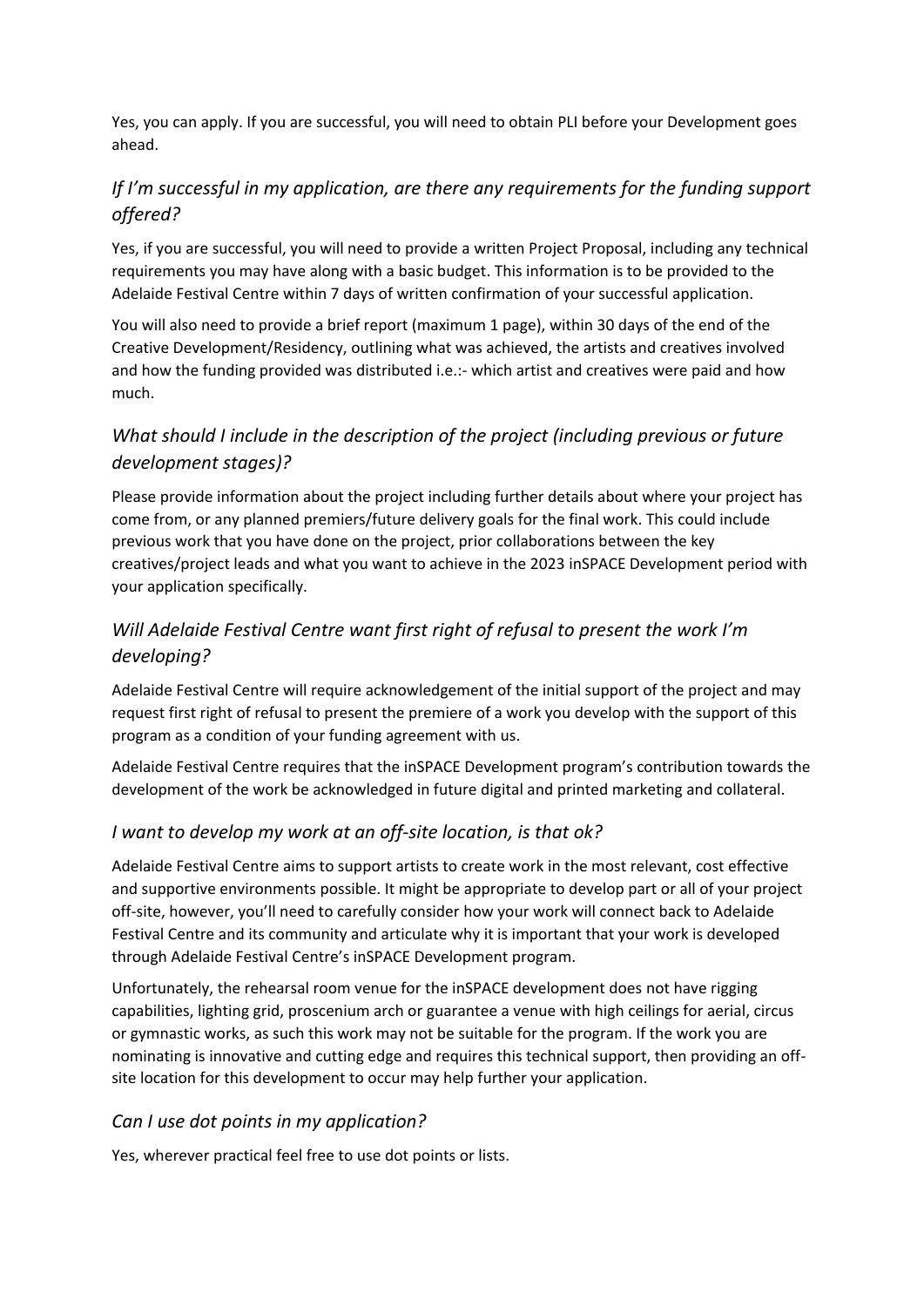#### *Are there word counts for the application questions?*

Yes, you can see the word count for some questions underneath the response box in the JotForm application form. Word count is calculated automatically by the form, this also appears directly underneath the response box.

## *ELIGIBILITY*

#### *I don't currently live in South Australia, am I eligible to apply?*

The Project Leads or Key Creatives must identify with South Australia as either:

- Currently working or residing here; or
- Developing a body of work here.

If you don't fall into either category, then consider this a great opportunity to collaborate with South Australian artist as your Project Lead.

'Developing a body of work here' would entail numerous local collaborations and multiple works being developed in South Australia over a significant period of time.

#### *I was a successful applicant in 2022; can I apply in 2022 for a different project?*

Yes, you can apply for a 2023 project if you were a successful applicant in 2022. However, it would need to be for a new project idea and development.

# *If I am successful in my application, can I apply again in future years for further development of the same project?*

It is possible for artists who have been successful recipients of the inSPACE Development program to be selected for a subsequent inSPACE Development program, however preference is given to new works and ideas.

# *RESOURCES AT ADELAIDE FESTIVAL CENTRE*

## *What kinds of in-kind resources can I access at Adelaide Festival Centre as a recipient of the inSPACE Development program?*

Adelaide Festival Centre engages and employs highly skilled technicians, producers, curators, programmers, marketing and ticketing specialists, touring production managers and more, with a wide range of skills, experience and knowledge to share. We encourage you to consider how our people as well as our spaces might support the development of your project.

Included in your Development you will have some access to admin and marketing support including printing and photocopying provisions, along with an EDM invitation created and distributed to the invited guests for your 'Development Showing' by our in-house AFC Marketing & Digital team.

## *What kinds of in-kind facilities can I access through the inSPACE Development program?*

The inSPACE Developments primarily take place at the rehearsal studio located in the Drama Centre at the Adelaide Festival Centre (formally State Theatre Company Rehearsal Room). It has lift access, and access the venue is provided 8.30am-5.30pm Monday-Friday. There are some constraints with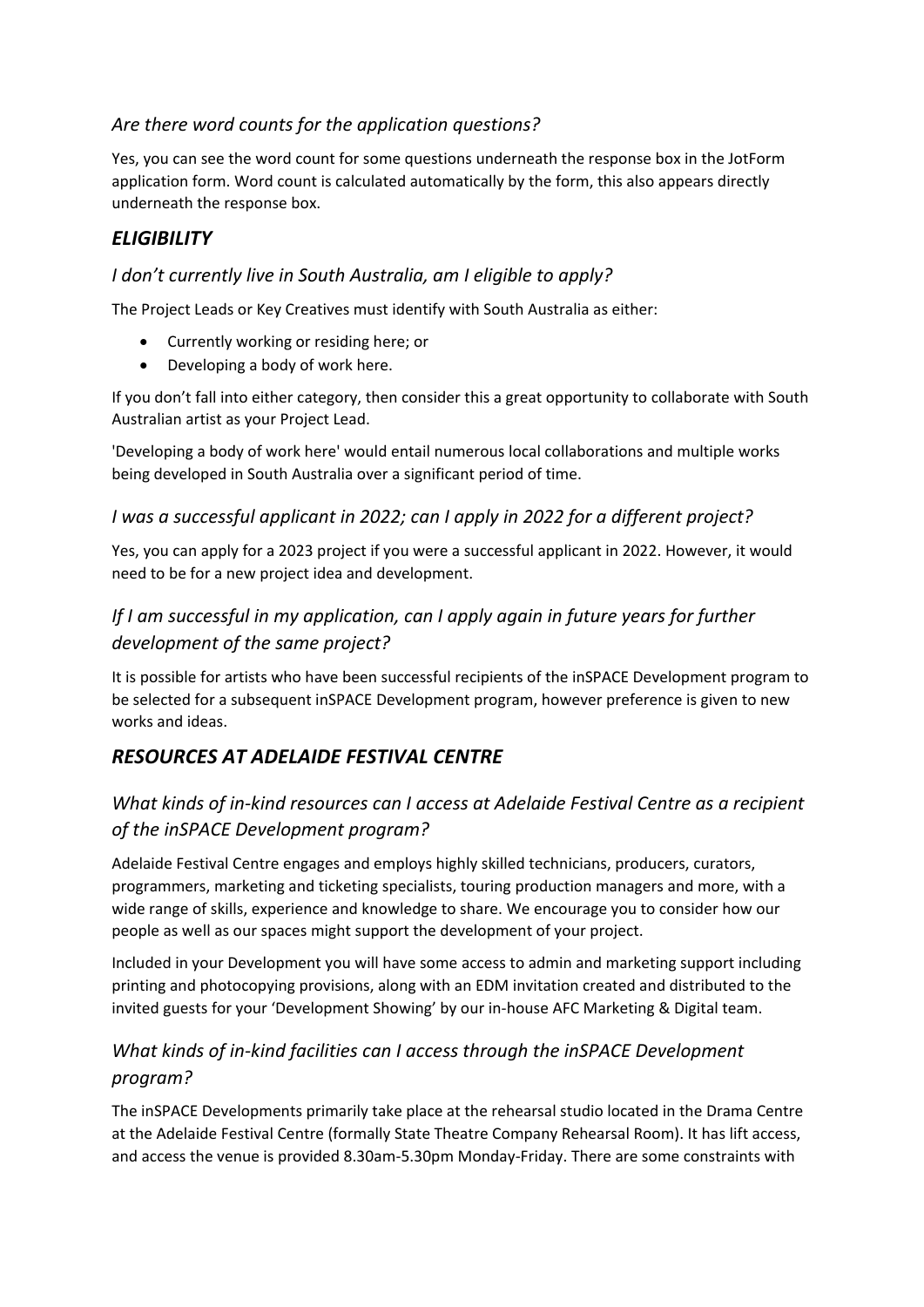availability of space, and your preferred month for use of the venue should be indicated at Expression of Interest, as this will be taken into consideration.

You may negotiate to use a different rehearsal space for your development if the Rehearsal Room is not suitable. However, Adelaide Festival Centre is not able to fund the hire of off-site venues.

#### **Drama Centre Rehearsal Room (main rehearsal venue):**

- PA with 10 channels and cd player
- 2 x corded microphones
- music stands
- wireless internet access
- Kitchenette with microwave, fridge, sink, Piccadilly water
- First aid kit
- 30 x plastic stackable chairs
- 1 x breakout space/lounge which can be used as a breakout room or for meetings

In addition to the above studio facilities, our inSPACE Development Program Partner Osmond's Electronics kindly supply each Creative Development with technical equipment up to the value of \$5,000. The artist/company is to notify the inSPACE staff of technical requirements at least 3 weeks prior to their scheduled Creative Development at the Drama Centre Rehearsal Room

#### *BUDGET*

#### *What are the financial benefits of the inSPACE Development Program in 2023?*

Successful applicants will receive up to \$5,000 of technical in-kind support, through our generous program partner Osmond's Electronics, in-kind venue rental support for 1-3 weeks to develop the work plus up to \$5,000 cash to go towards artist and creatives wages.

We strongly encourage you to apply for any other grants or funding that will enable you to make the most of this development period. Funding can help to further money required to pay artists, consultants, designers, or whatever you require to make the most of your inSPACE Development period. A letter of support can be provided from Adelaide Festival Centre for all successful applicants to help with any extra funding requests.

If you are seeking funding from several sources to assist with the inSPACE development please provide clarification of how the funding will support your project, and if there any dependencies (e.g., if the project cannot proceed without all funding streams approved, or the development must occur before end of financial year etc).

#### *APPLICATION PROCESS*

## *If I submit an EOI, am I guaranteed to progress to the 2023 inSPACE Development Program?*

No. You may be contacted by an Adelaide Festival Centre representative to further discuss your proposal or provide additional information. notification of the outcome of EOI submissions will take place by 11.59pm Sunday 22 May 2022

*Can I submit multiple EOIs?*